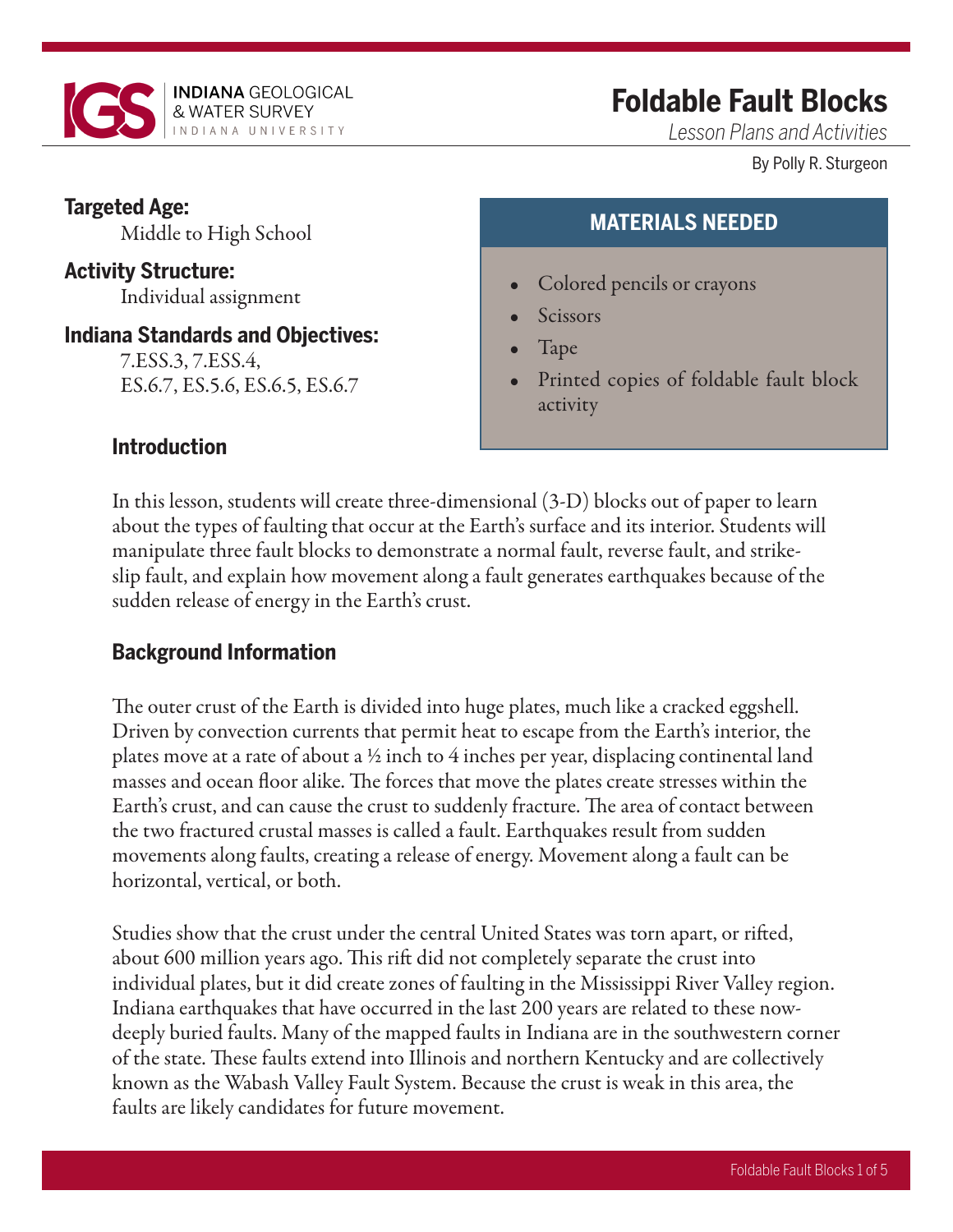The point on the Earth's surface directly about the center of an earthquake is called the epicenter. During the last two centuries, earthquakes having epicenters that originate in Indiana have been relatively minor events. However, this has not always been the case. Researchers have found dozens of ancient sandblows, which give evidence that at least six major earthquakes with epicenters in Indiana happened in the last 12,000 years. The largest of these appears to have had an epicenter at or near Vincennes; this event is estimated as having been more powerful than the Northridge earthquake that struck the Los Angeles area in January 1994.

#### **Vocabulary**

**Compression –** a stress that squeezes rocks together resulting from forces applied perpendicular to a fault plane

**Hanging Wall –** a block of crust that lies beneath the fault plane

**Hypocenter –** the point within the Earth's crust where an earthquake begins; also commonly termed the focus

**Earthquake –** the shaking or vibration of the ground surface in response to the sudden release of energy caused by fault movement

**Epicenter –** the point on the Earth's surface vertically above the hypocenter

**Fault –** a fracture in the Earth's crust where one side moves relative to the other

**Fault Plane –** the flat (planar) surface along which there is movement during an earthquake

**Foot Wall –** a block of crust that is located above the fault plane

**Normal Fault –** a fracture in the Earth's crust where the hanging wall moves down relative to the foot wall

**Reverse Fault –** a fracture in the Earth's crust where the hanging wall moves up relative to the foot wall

**Shear –** a stress that moves rock in opposite directions resulting from forces applied parallel to a fault plane

**Strike-Slip Fault –** a fracture in the Earth's crust where two blocks of crust move laterally relative to one another

**Tectonic Plates –** the rigid, thin, irregularly-shaped slabs of solid rock that move relative to one another on the outer surface of the Earth

**Tension –** a stress that pulls rocks apart resulting from forces applied perpendicular to a fault plane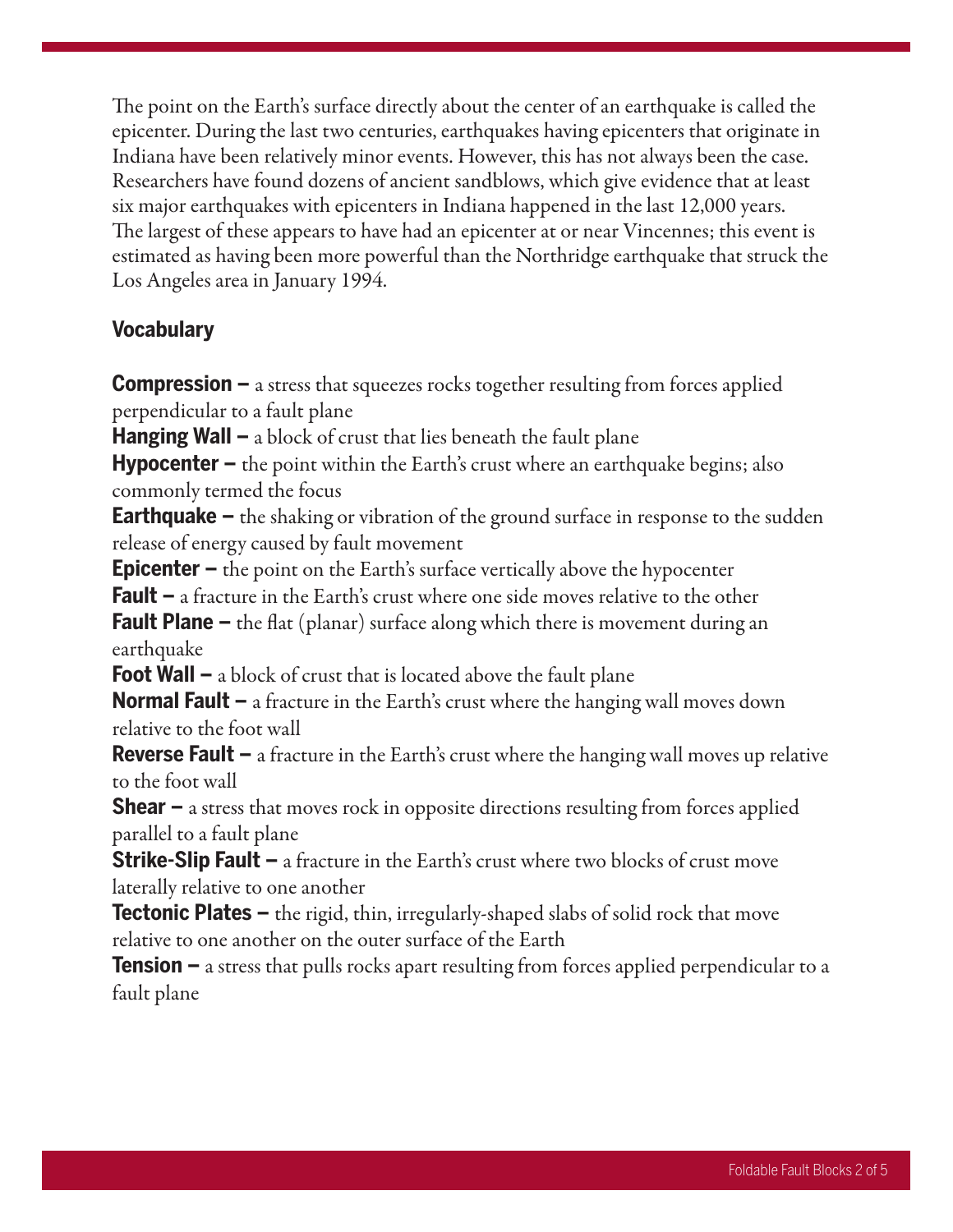## **Teacher Reference Page**

#### **Fault**

A fracture in the Earth's crust where one side moves relative to the other. Sudden movements in faults cause earthquakes.

The fault plane in this diagram is the area of contact between the two fault blocks. Fault planes may contain striations or slickensides that can indicate the direction of fault motion.



#### **Foot Wall**

A foot wall is a block of crust that lies underneath a fault plane.

*Hint for Identification*: If a person were able to stand on the fault plane, their feet would be on the foot wall.

## **Fault Blocks**

Fault blocks represent blocks of the Earth's crust. Each color represents a layer of the Earth, while the diagonal black lines represent faults in the Earth's crust.

In this position, the fault blocks represent unfaulted, or unmoved, crust.



#### **Hanging Wall**

A hanging wall is a block of crust that is located above a fault plane. Its shape rests or hangs on the foot wall.

*Hint for Identification*: If a person were able to stand on the fault plane, they could hang onto the hanging wall.



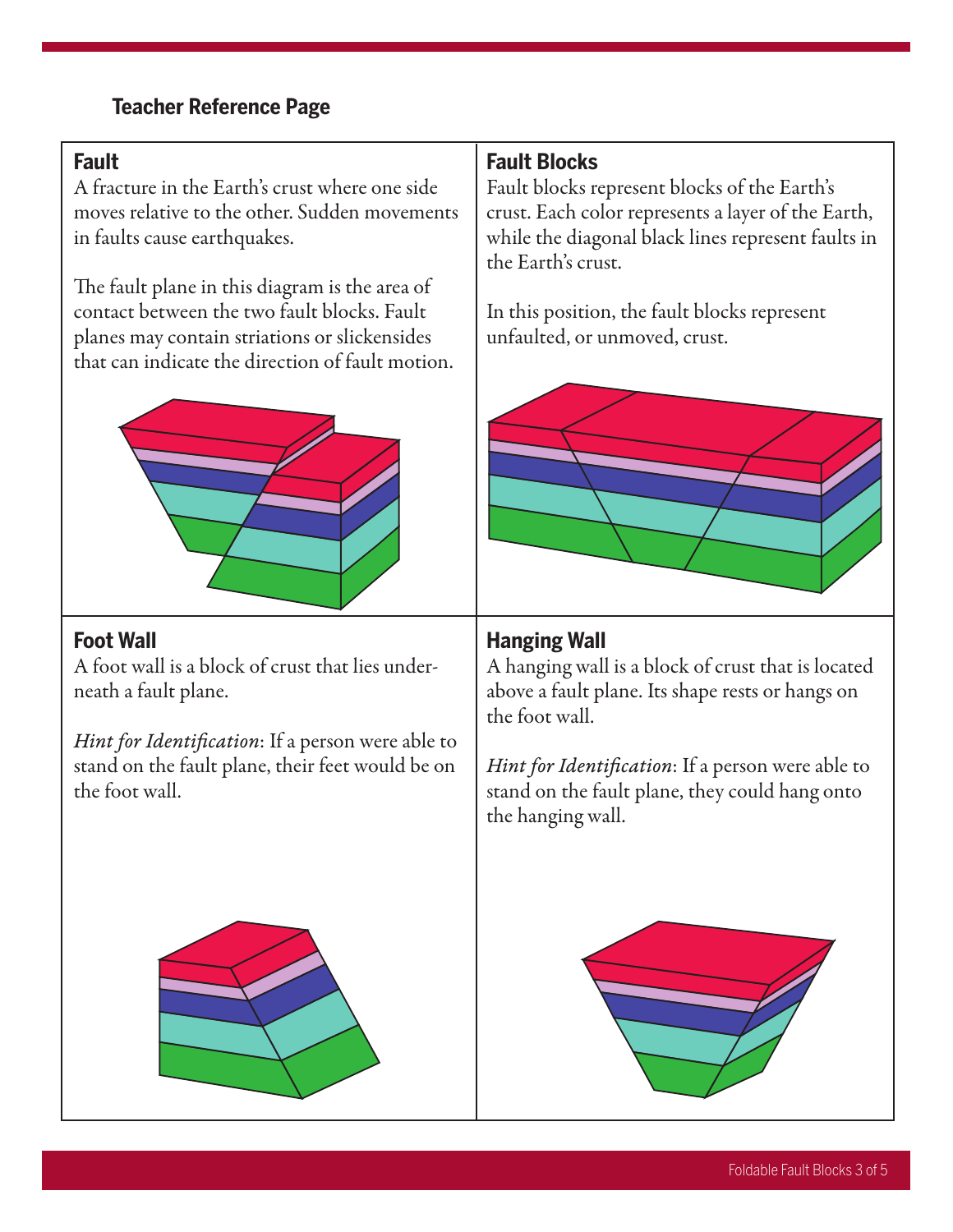#### **Teacher Reference Page – Types of Faults**



#### **Normal Fault**

In this position, the hanging wall moved down relative to the foot wall, indicating normal fault activity. This picture shows that the central hanging wall moved down relative to the other foot walls. When a hanging wall moves down, a cliff face is formed, called a "fault scarp."

All of the known faults in Indiana are normal faults.



#### **Reverse Fault**

In this position, the hanging wall moved up relative to the foot wall, indicating reverse fault activity. This picture shows that the central hanging wall was pushed up relative to the foot wall.



#### **Strike-Slip Fault**

In this position, the blocks of crust have laterally moved relative to each other, indicating strike-slip fault activity. Lateral, or side-to-side, motion does not produce a fault scarp but can create weaker areas of rock where fault blocks slide past one another.

The Earth is complex! In real life, faults can combine several of these movements. For example, the famous San Andreas Fault in California has a strike-slip motion 95 percent of the time and a reverse fault motion 5 percent of the time.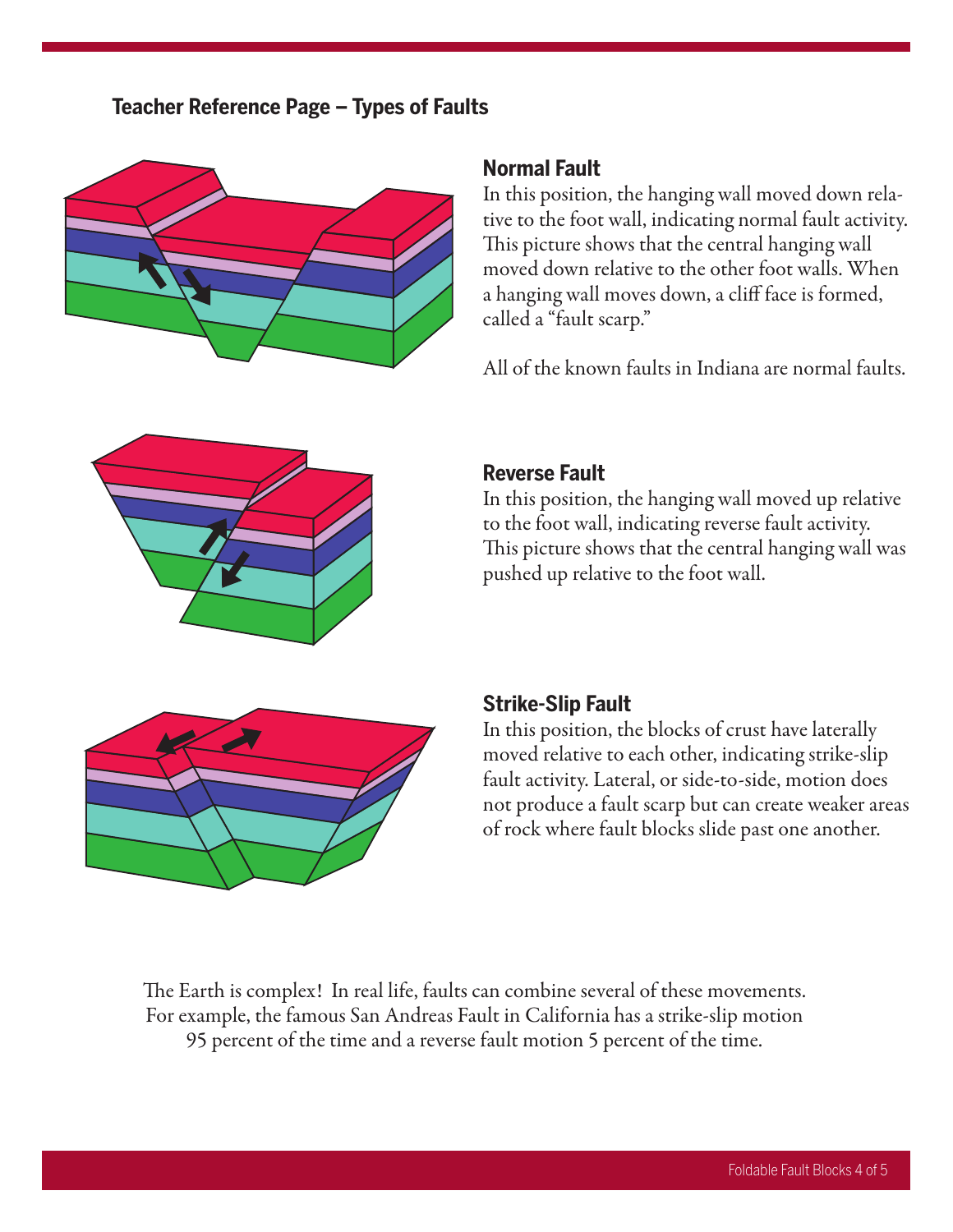#### **Procedure**

- 1. Distribute the printable fault blocks and student data sheets to each student. Review the vocabulary terms and earthquake history of Indiana prior to beginning the activity.
- 2. Instruct students to color the blocks. Each block has five layers with numbers to guide coloring. Students should color each numbered layer the same color on each block; for example, layer 1 is red on all blocks, layer 2 is green on all blocks, and so forth.
- 3. Instruct students to carefully cut out the fault block along the outer solid black lines. Once cut out, students should fold on the dotted lines to form the blocks. Tape the flaps together to create a 3-D fault block. Repeat until all three fault blocks are assembled.



- 4. Once the fault blocks are assembled, students should manipulate the blocks and locate the footwall, hanging wall, fault, and epicenter.
- 5. Once students have observed the fault blocks, compare and contrast the types of faulting. Instruct students to use their reference sheet and simulate each type of fault with the 3-D fault blocks, emphasizing the relative motions of the footwall and hanging wall.
- 6. Ask the class what relationship exists between faulting and earthquakes. Discuss compressional forces along tectonic plate boundaries.
- 7. Allow students to review the activity through the reflection questions.

**What is the relationship between faults and earthquakes? Ask students to demonstrate the types of faulting that form from compressional forces.**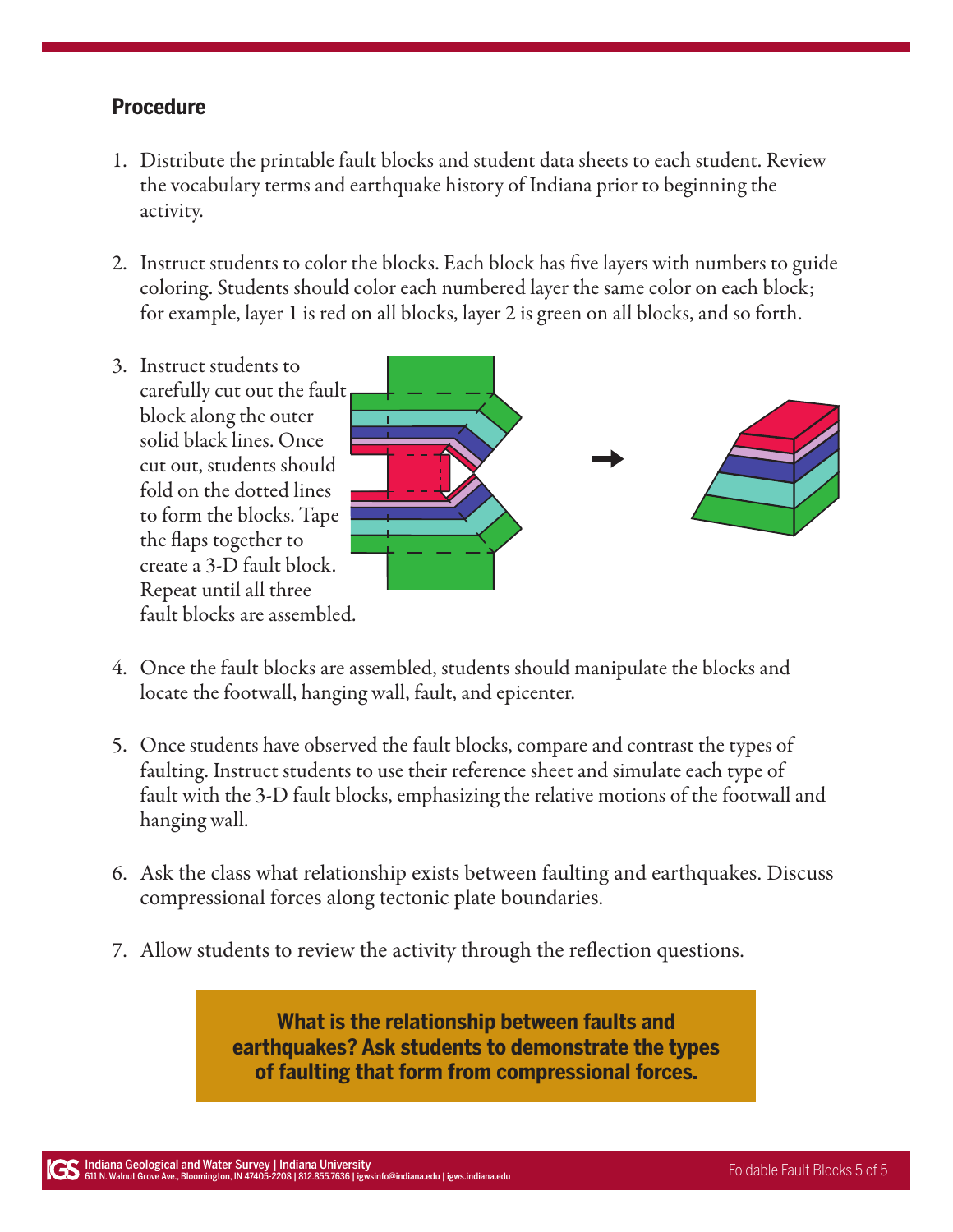

\_\_\_\_\_\_\_\_\_\_\_\_\_\_\_\_\_\_\_\_\_\_\_\_\_

\_\_\_\_\_\_\_\_\_\_\_\_\_\_\_\_\_\_\_\_\_\_\_\_\_

# **Foldable Fault Blocks**

**MATERIALS NEEDED**

Printed copies of foldable fault block

• Colored pencils or crayons

**Scissors** 

activity

• Tape

*Lesson Plans and Activities*

#### By Polly R. Sturgeon

#### **Name:**

## **Class Period:**

## **Vocabulary:**

**Compression –** a stress that squeezes rocks together resulting from forces applied perpendicular to a fault plane

**Hanging Wall –** a block of crust that lies beneath the fault plane

**Hypocenter –** the point within the Earth's crust where an earthquake begins; also commonly termed the focus

**Earthquake –** the shaking or vibration of the ground surface in response to the sudden release of energy caused by fault movement

**Epicenter –** the point on the Earth's surface vertically above the hypocenter

**Fault –** a fracture in the Earth's crust where one side moves relative to the other

**Fault Plane –** the flat (planar) surface along which there is movement during an earthquake

**Foot Wall –** a block of crust that is located above the fault plane

**Normal Fault –** a fracture in the Earth's crust where the hanging wall moves down relative to the foot wall

**Reverse Fault –** a fracture in the Earth's crust where the hanging wall moves up relative to the foot wall

**Shear –** a stress that moves rock in opposite directions resulting from forces applied parallel to a fault plane

**Strike-Slip Fault –** a fracture in the Earth's crust where two blocks of crust move laterally relative to one another

**Tectonic Plates –** the rigid, thin, irregularly-shaped slabs of solid rock that move relative to one another on the outer surface of the Earth

**Tension –** a stress that pulls rocks apart resulting from forces applied perpendicular to a fault plane

## **Introduction**

In this lesson, students will create three-dimensional (3-D) blocks out of paper to learn about the types of faulting that occur at the Earth's surface and its interior. Students will manipulate three fault blocks to demonstrate a normal fault, reverse fault, and strikeslip fault, and explain how movement along a fault generates earthquakes because of the sudden release of energy in the Earth's crust.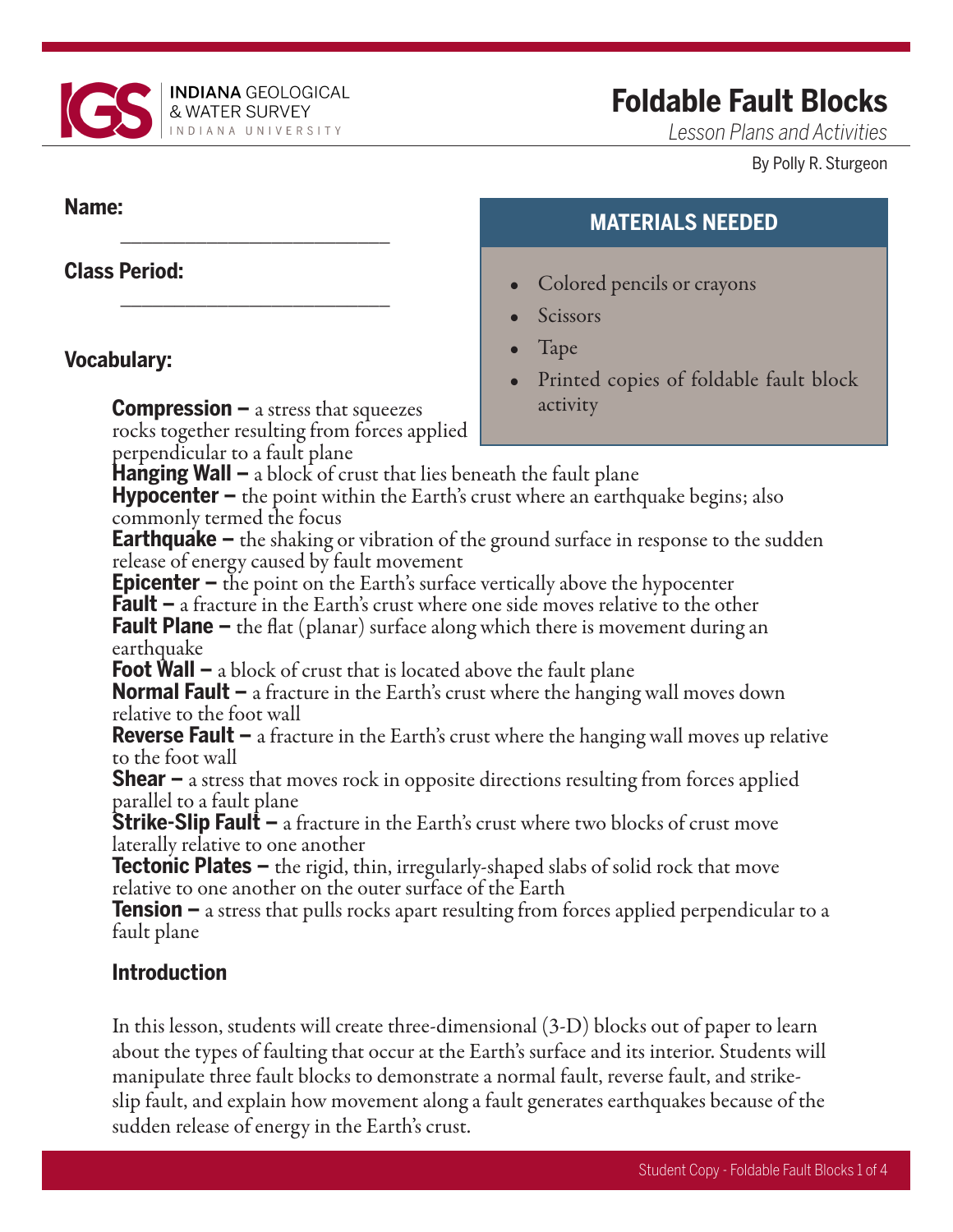## **Student Reference Page**

#### **Fault**

A fracture in the Earth's crust where one side moves relative to the other. Sudden movements in faults cause earthquakes.

The fault plane in this diagram is the area of contact between the two fault blocks. Fault planes may contain striations or slickensides that can indicate the direction of fault motion.



#### **Foot Wall**

A foot wall is a block of crust that lies underneath a fault plane.

*Hint for Identification*: If a person were able to stand on the fault plane, their feet would be on the foot wall.

## **Fault Blocks**

Fault blocks represent blocks of the Earth's crust. Each color represents a layer of the Earth, while the diagonal black lines represent faults in the Earth's crust.

In this position, the fault blocks represent unfaulted, or unmoved, crust.



#### **Hanging Wall**

A hanging wall is a block of crust that is located above a fault plane. Its shape rests or hangs on the foot wall.

*Hint for Identification*: If a person were able to stand on the fault plane, they could hang onto the hanging wall.



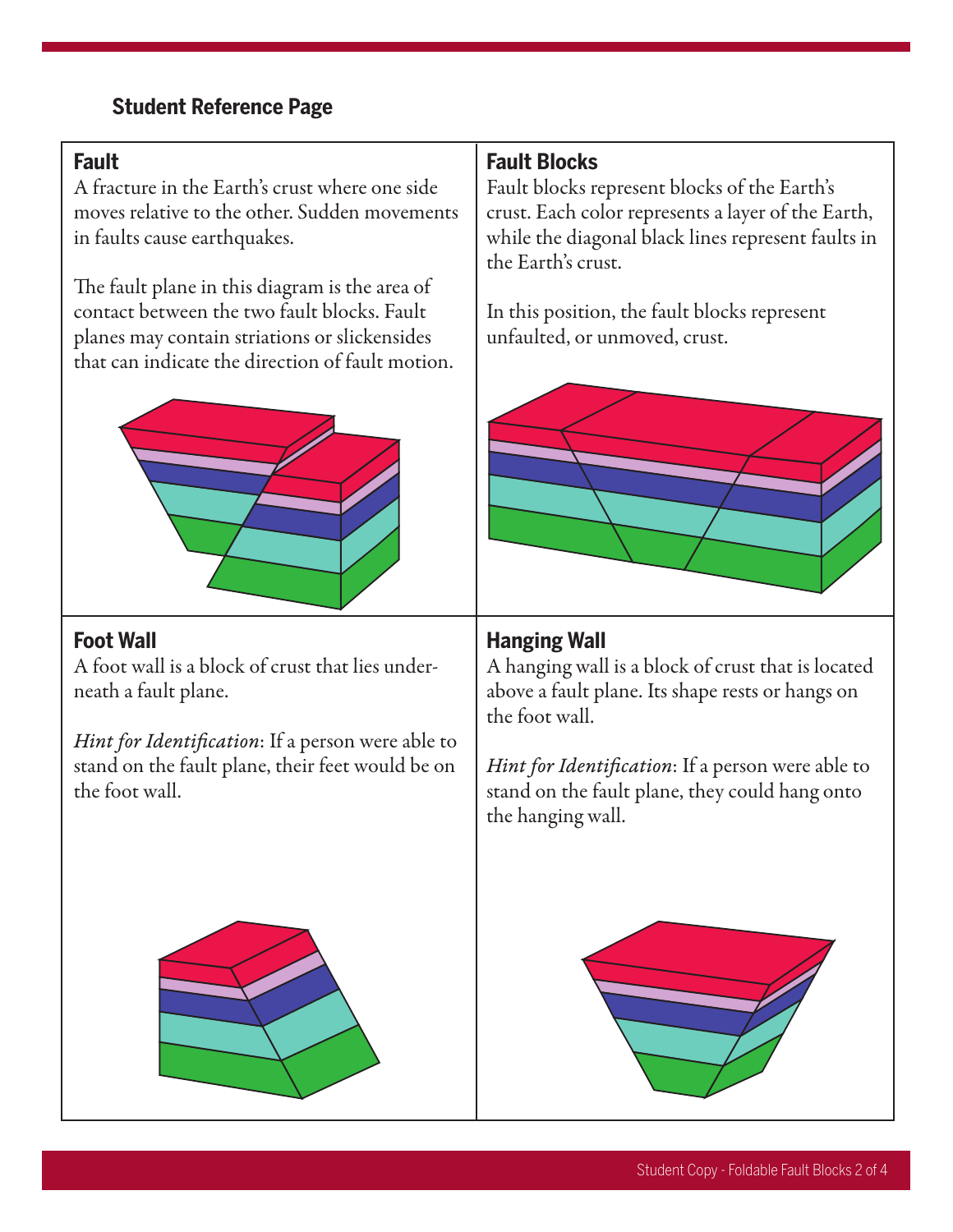#### **Student Reference Page – Types of Faults**



#### **Normal Fault**

In this position, the hanging wall moved down relative to the foot wall, indicating normal fault activity. This picture shows that the central hanging wall moved down relative to the other foot walls. When a hanging wall moves down, a cliff face is formed, called a "fault scarp."

All of the known faults in Indiana are normal faults.



#### **Reverse Fault**

In this position, the hanging wall moved up relative to the foot wall, indicating reverse fault activity. This picture shows that the central hanging wall was pushed up relative to the foot wall.



#### **Strike-Slip Fault**

In this position, the blocks of crust have laterally moved relative to each other, indicating strike-slip fault activity. Lateral, or side-to-side, motion does not produce a fault scarp but can create weaker areas of rock where fault blocks slide past one another.

The Earth is complex! In real life, faults can combine several of these movements. For example, the famous San Andreas Fault in California has a strike-slip motion 95 percent of the time and a reverse fault motion 5 percent of the time.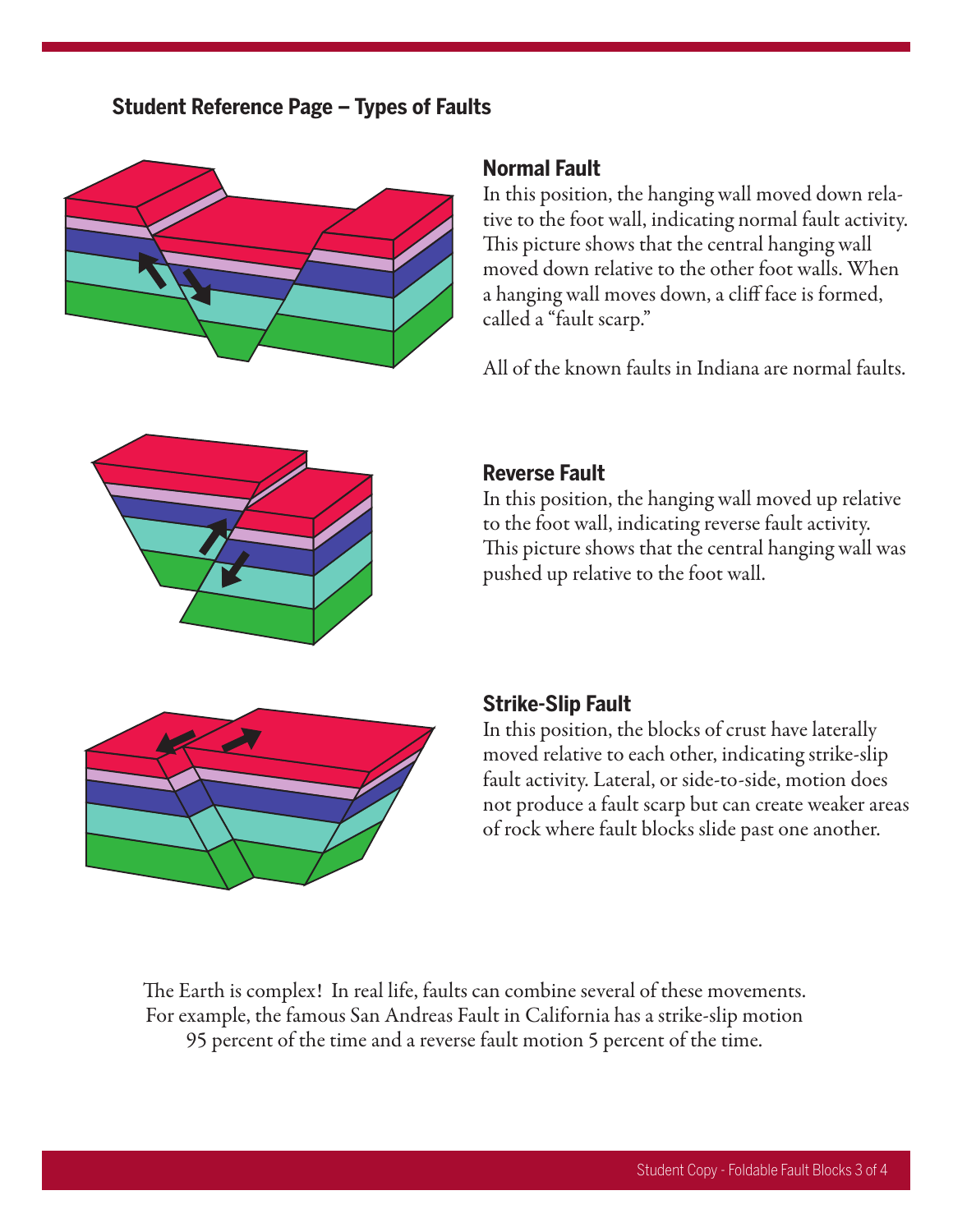#### **Reflection Questions**

1. Draw a cross-section of a normal fault in the space below. Label the following vocabulary terms on your drawing: fault, foot wall, hanging wall, epicenter, hypocenter

2. What are the three types of faults generated in the Earth's crust? Use vocabulary terms, such as "hanging wall" and "foot wall," to describe each fault.

3. Match each type of stress to its corresponding type of fault. Explain your choices.

*Hint: think about the direction of movement caused by the stress*

| <b>Type of Stress</b> | <b>Fault Produced?</b><br>NF - Normal Fault<br>RF - Reverse fault<br>SF - Strike-slip fault | <b>Justification</b> |
|-----------------------|---------------------------------------------------------------------------------------------|----------------------|
| <b>Compression</b>    |                                                                                             |                      |
| <b>Tension</b>        |                                                                                             |                      |
| <b>Shear</b>          |                                                                                             |                      |

4. What is the relationship between faults and earthquakes?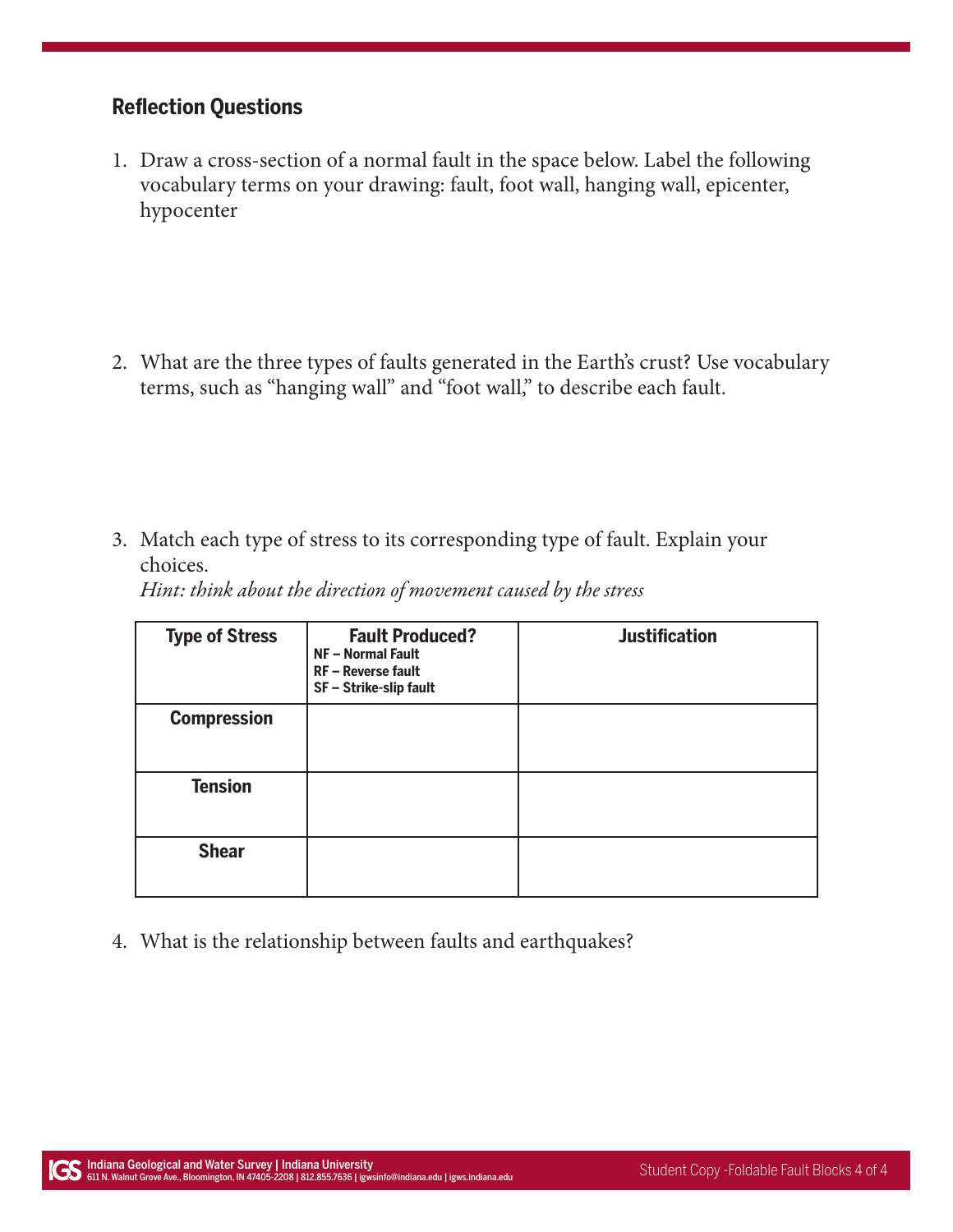## **Foldable Fault Block Activity**

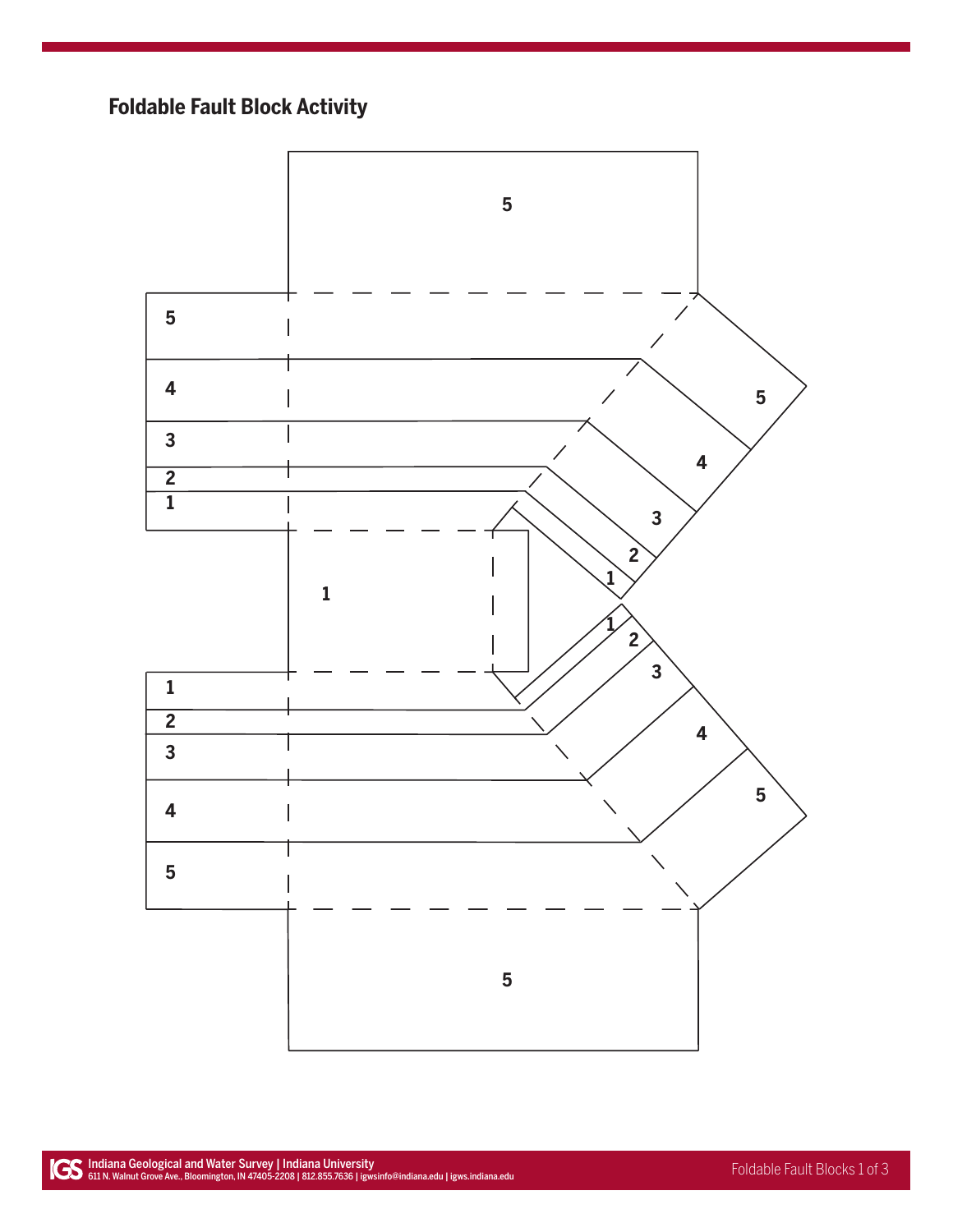## **Foldable Fault Block Activity**